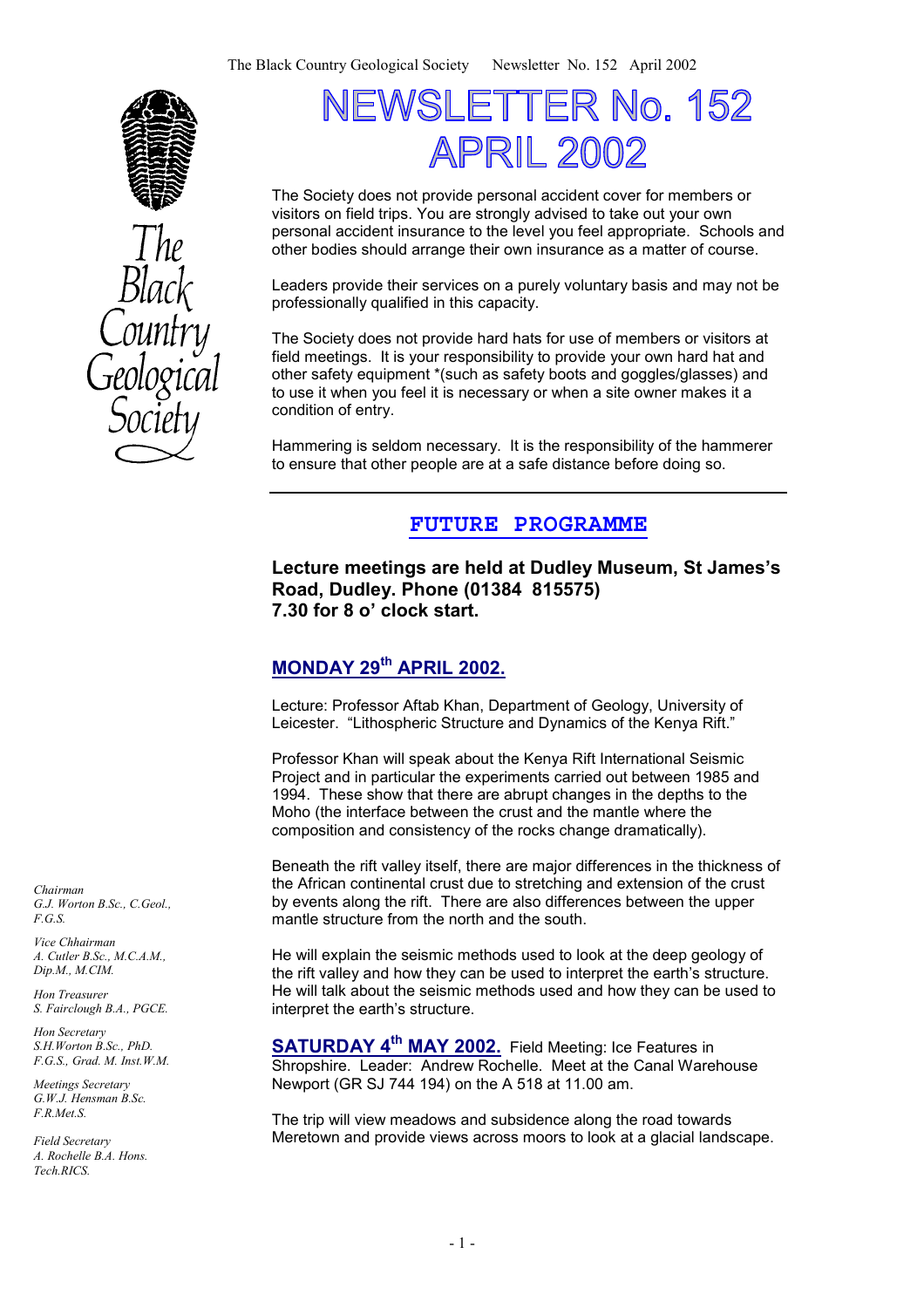Glacial deposits near the roadside, including a number of glacial boulders, will be examined. A pub stop will be available if required. The party will then go on to view Gnosall Overflow Channel and a saucer shaped area representing a relict glacial lake. Weaver's Hill kame will be visited in order to study till fabric. The final stop will be at the Guild of Monks in order to study eskers and a relict lakeshore.

**WEDNESDAY 8TH MAY** The BCGS members have been invited to attend the Palaeontological Association AGM and lecture by Professor Hugh Torrens entitled "The life and work of S.S. Buckman (1860-1929) geobiochronologist, and the problems of assessing the work of past palaeontologists"The lecture is in the Barber Institute of Fine Art at 3.00pm and is followed by a wine reception in the Lapworth Museum. The talk is open to anyone and there is no admission charge.

### **AT 18TH and SUN 19TH MAY 2002** *CANALSIDE ROCK AND FOSSIL*

**FESTIVAL** This show is to be held at the headquarters of the Dudley Canal Trust (DCT), the Pumphouse opposite the entrance to Narrowboat Way, Peartree Lane, Dudley. It will feature many displays and dealers stands with lots of activities including caving demonstrations, dinosaur model making and remote controlled bug trials as well as competitions and guided narrowboat geology trips to Saltwells Local Nature Reserve. Event jointly organised by Dudley Canal Trust and Dudley Museum. The festival opens at 10am on each day and runs until 5.00pm admission is £1 for adults and 50p for under 11's. Free admission will be available to those helping on the BCGS stand over the weekend.

**MONDAY 27th MAY 2002.** Lecture: John S Harris. "Ground Freezing in Civil and Mining Engineering." This talk will use real life examples of projects to look at the ways in which deliberately freezing the ground can help us to construct tunnels and structures where groundwater makes working conditions treacherous and unstable. Inote that Dr Sutton's talk on Yellowstone which had been advertised for May has had to be re-scheduled for October]

**SUNDAY 7th JULY 2002.** Field meeting: Snailbeach lead and zinc mining area near Shelve, Shropshire. Meet at Snailbeach car park at 11.00 am (GR SJ 373 023, OS 1:50 000 sheet 126)

The trip will examine the mines at Snailbeach and provide views of the Shropshire landscape. At the mine there are interpretive boards and information explaining the structures and life in the mining industry of the area. There is the possibility of underground visits here. A short walk will include many mining features and take in the Lord's Hill Baptist Chapel (1833). At the spoil heaps, samples of the minerals mined and their host rocks can be obtained.

We will stop at Stiperstones Inn for lunch where good food is available. The afternoon session will be spent at The Bog Mine, where another reconstructed and interpreted mining complex and a field study centre are present.

**SUNDAY 21st JULY 2002.** Field meeting: Joint meeting with the Shropshire Geological Society. "Geology of the Black Country – Part 2" Leader: Graham Worton. This will start with a view across the south-western Black Country from atop the intrusion at Barrow Hill, Pensnett, and will look at exposures that tell the long story of the Black Country from the Upper Carboniferous to the Ice Age. Further details to follow.

SAT 21<sup>st</sup> and SUN 22<sup>nd</sup> SEPTEMBER 2002. Dudley Rock and Fossil Fair. Returning after four years this will be similar to those of the 1990's and will take over both Dudley Museum and Art Gallery and the adjacent Town Hall. It will celebrate the whole sphere of geology and Earth science with many exhibitors, dealers, a children's discovery area, special events and trips. If you would like more information or would like to enjoy the benefits offered to volunteers, please contact Graham Worton at Dudley Museum on 01384 815575.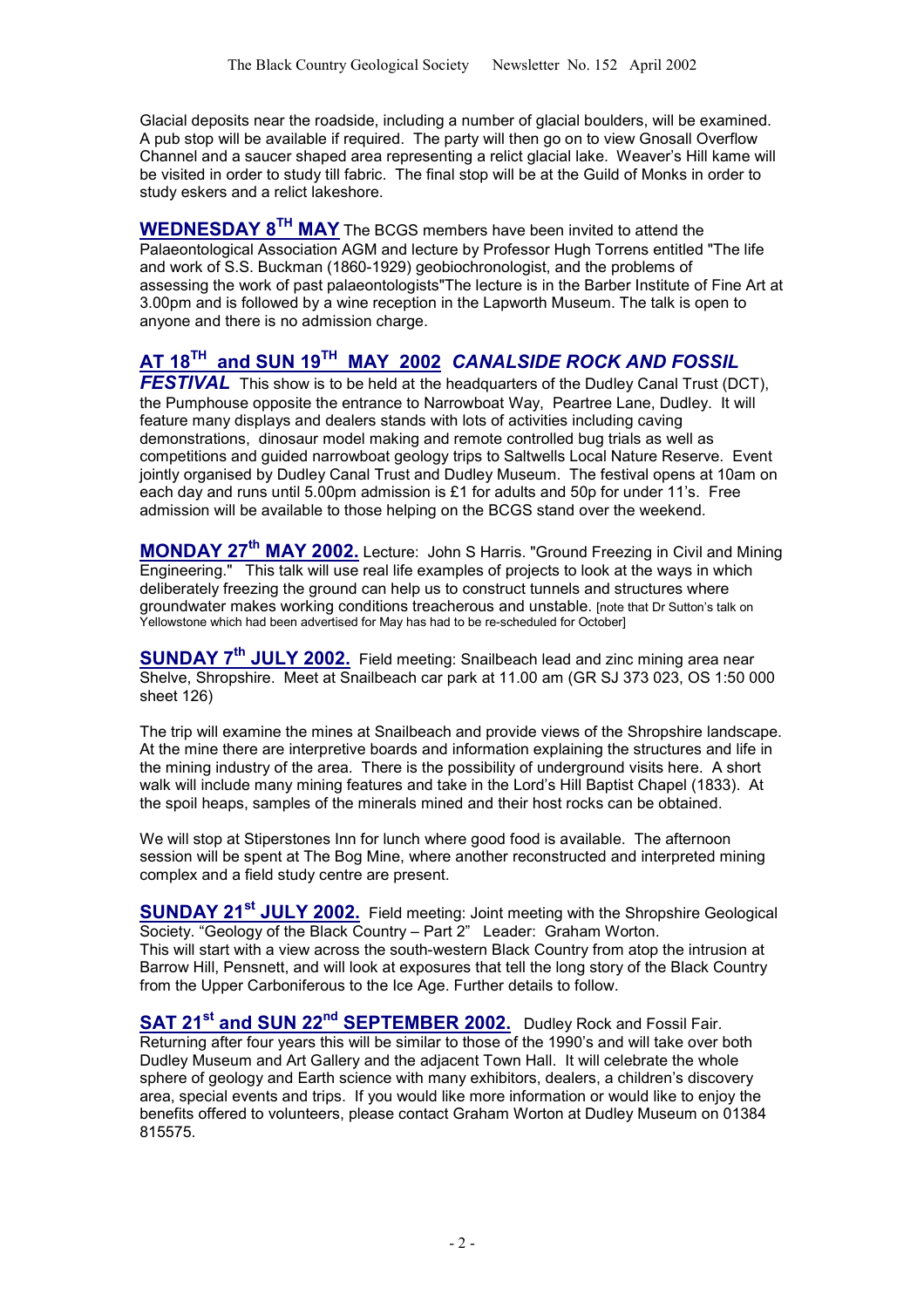**MONDAY 30TH SEPTEMBER 2002** Lecture: David Brew "Shoreline Movement and Shoreline Management in the Wash, Eastern England" This lecture will examine the processes that change the shape of the coast in the Wash and measures taken to manage that change.

**MONDAY 28th OCTOBER 2002.** Lecture: Dr Ian Sutton "Yellowstone, its Evolution and Geology." This lecture will look at one of the world's most famous geological areas. It will explain how it was created, how it has evolved and describe its spectacular geological features.

**NOVEMBER 2002.** Members evening at the Museum. Your chance to have a guided tour of the Museum followed by a series of short talks given by Society members. This will be open to anyone who would like to share something of interest. Date & details to follow.

### **EDITORIAL**

The subject of taxation is never far from anyone's mind these days and in the run up to local elections is a particularly hot topic. Its not often that taxation however can be seen to offer potentially direct benefits to geological heritage at the local level. You may be aware that the introduction of the Finance Act in April 2002 introduces an aggregates levy. This levy stands to impose a £1.60 charge on every tonne of freshly quarried natural stone in order to encourage the use of recycled materials. English Nature, The Countryside Agency and English Heritage will all be charged with the responsibility of administering this fund to worthy environmental projects in the first two years of its life. We understand that up to £5 million will be available to English Nature of which about £1million should be allocated for geological projects. We await with trepidation the rules and regulations that will accompany the application forms but you can be sure that it is something that will be discussed at the next committee meeting and by most environmental organisations across the UK in the months ahead.

### **REPORTS**

MONDAY APRIL 8TH 2002 Lecture 'Meteorites and the Search for Life in Space' by John Armitage.

In the early 1970's John Armitage wrote a paper entitled 'The Prospect of Astropalaeontology' in which he suggested that science should examine meteorites more closely for the evidence of extraterrestrial life. In 1996 NASA scientists' claim that a meteorite found in the Antarctic, and labelled ALH 84001, contained structures resembling micro-organisms came as no surprise to John. A topic of considerable controversy and in the context of latest information Johns' talk centred round two issues: meteorites themselves and other structures on nearby planets which are unusual. John began his talk by looking at the variety and abundance of meteorites. The general classification for meteorites depends on their 'stony' and 'metallic' composition. John described four basic types.

- 1) 'Irons' or 'Metallic' meteorites. Generally composed of 90+ % iron and nickel, the proportion of nickel varying by 6 % - 20 %. This type of meteorite make up around 6 % of the total number collected and are the most well known due to their being well represented in museum exhibits. They tend to be crystalline in structure and indicate that the parent body, they came from, underwent either slow cooling or sudden solidification during formation
- 2) 'Lithosiderites' or 'Stony Irons'. Make up the smallest group of the total number of meteorites discovered, at around 3 %, and are generally composed of a coarse texture of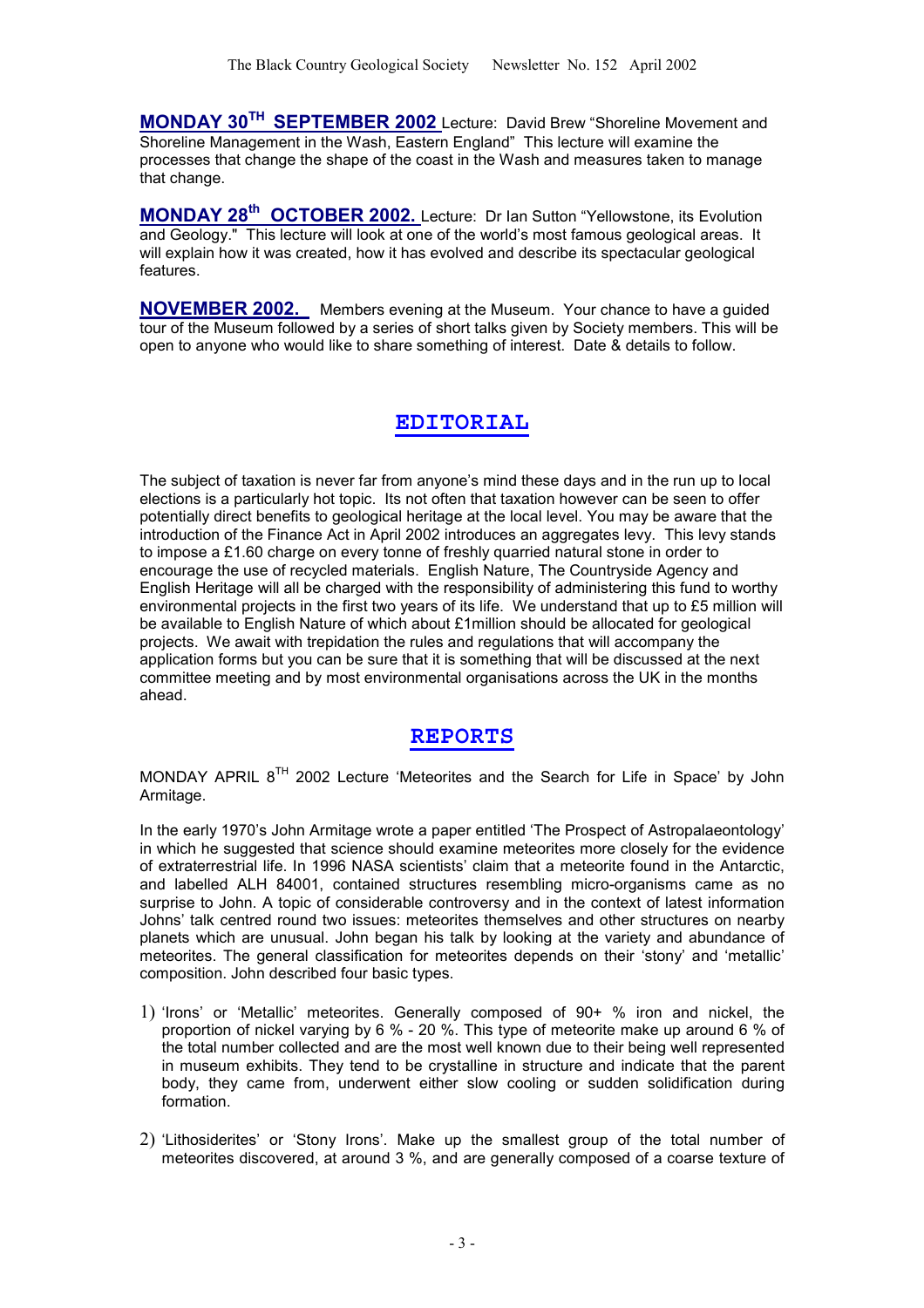overlapping metal and silicates. They can be further subdivided into mesosiderites and pallasites based on their specific compositions

3) 'Chondrites' or 'Stony' meteorites. These are numerically the greatest and most important group of meteorites and comprise less than 10 % metal. Their name comes from the presence of small spherical silicate particles, a few millimetres across, known as 'Chondrules' which contain iron, feldspar, olivine and pyroxene making them chemically very similar to terrestrial rocks and so sometimes difficult to identify.

There is an important subset of chondrites containing carbon rich crystals, olivine, pyroxenes, metals, glass and sheets of mica. These are known as the Carbonaceous Chondrites.

4) 'Achondrites'. Represent another group of chondrite with just 1 % of the nickel-iron content and an absence of chondrules, as the name suggests. They also show very similar brecciated and igneous textures like terrestrial and lunar rocks. A type of achondrite of particular interest to John is known as an SNC meteorite, after the three main component minerals Shergottite, Nakhlite and Chassignite, to which the so-called Martian meteorite ALH 84001 belongs.

John examined the question of the origin of the meteorites. He stated that the majority of meteorites probably originate from trail debris left behind by comets orbiting the sun. A second source comes from dust and rocks left over from the original formation of the solar nebula some 4.5 billion years ago (4.5 Ga) as confirmed by isotopic data taken from the oldest known meteorites. A third possible source is believed to be the result of a collision between an 'impactor' and a parent body such as an asteroid, moon or planet.

For the second part of his talk John focused on the search for life in space, its survival and the possible evidence for it, in particular on Mars.

The earliest truly modern analytical work on meteorites began with work on the Bokkeveld Carbonaceous chondrite meteorite by Mueller, in 1953, and more detailed spectroscopy by Nagy. He focussed on a report by Claus and Nagy in 1961 that claimed to have made the discovery of microscopic organic crystals in a meteorite that resembled fossil algae. This immediately sparked off a museum contamination 'conspiracy'. Although it is true that terrestrial contaminants, such as bacteria, spores, pollen and other things were to be found in museum specimens it was also clear that microscopic bodies of apparently organised structure are a feature of many meteorites.

Similar structures turned up within terrestrial kimberlite rocks. Later polarisation tests, under more controlled sterile conditions, showed results quite unlike those of terrestrial organic compounds of biogenic origin. Research conducted on a carbonaceous chondrite known as the Murchison Cc2 meteorite which fell in September 1969 in Victoria, Australia has revealed evidence of polyaromatic hydrocarbons, amino acids and other organic compounds. The meteorite was reportedly found to be 4.5 billion years old and implies that these organic compounds were available at this early cosmic date. It was speculated that these materials may have contributed to the origins of life on Earth earlier than geologists previously believed. Further microscopic analysis of this meteorite has identified structures that appear to resemble those of terrestrial cellular aggregates, paedomicrobian organisms and viruses like influenza.

John took a little time to discuss theories of Cambridge professor Fred Hoyle who claimed that many epidemics, such as influenza, may have come from space within a meteorite or comet. Hoyle also suggested the possibility of an organism from space adding to the terrestrial genetic code if not seeding the Earth with life in the first place. On entry through the atmosphere the interior of a meteorite will remain fairly cool because of the formation of a fusion crust on its surface. This means that any delicate structures, like organic ones, could survive entry through the atmosphere.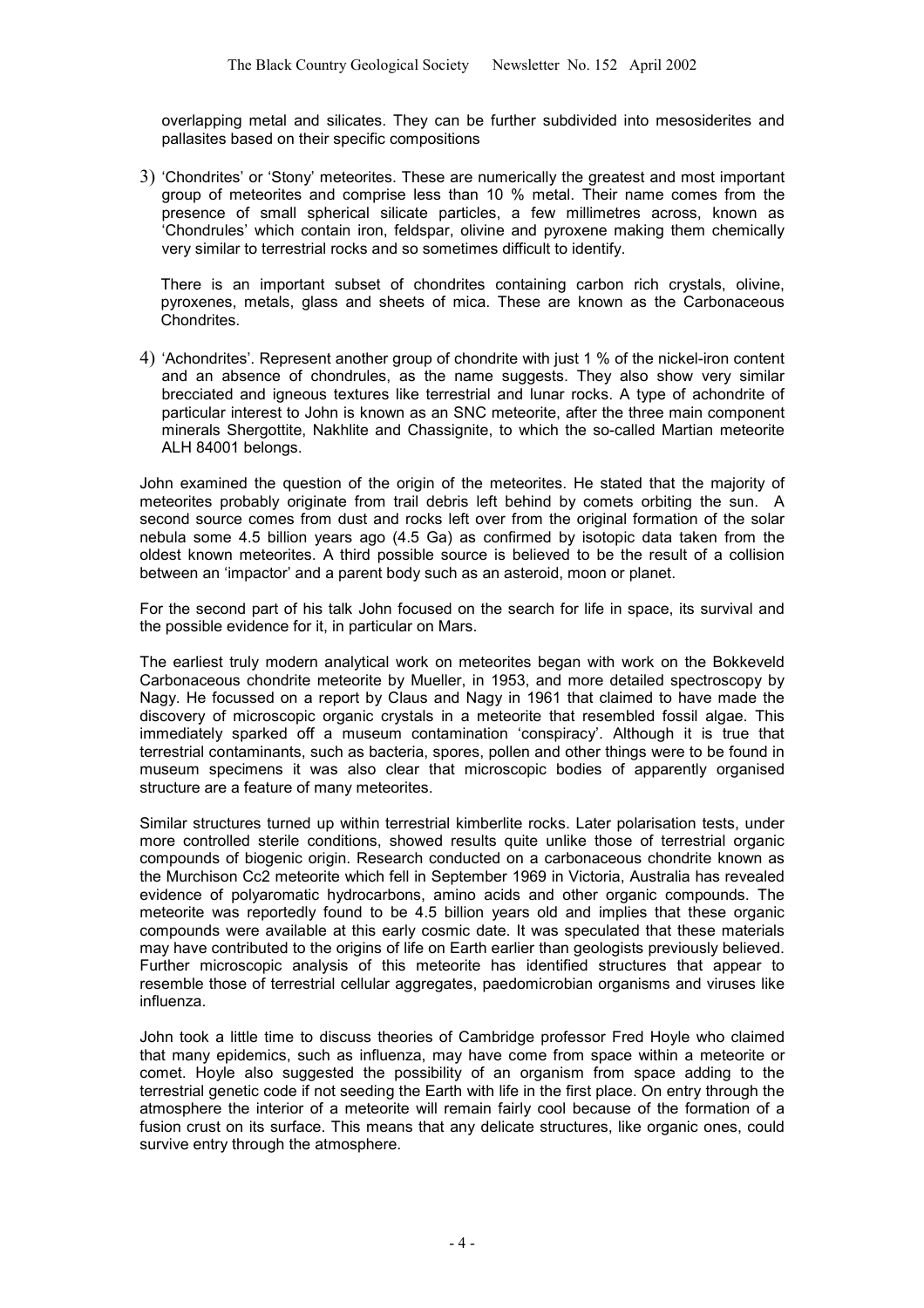The final part of Johns' talk concentrated on Mars and in particular meteorites from, and the possibility of life on, the 'Red Planet'. Isotopic, chemical and gaseous inclusion information provide supporting evidence for the origins of certain meteorites on Mars and they provide an insight into prevalent conditions of the planet in the distant past and its formation.

Many Martian meteorites belong to the SNC group of achondrites so called because of the three principle minerals the group contains - named after the places on Earth where they were first identified. Shergottite is typical to basaltic achondrites and characterised by the main mineral, plagioclase (Labradorite) having been shock converted into glass. Nakhlite, calcium rich, and chassignite, calcium poor, are both typical to olivine bearing achondrites again most likely of a basaltic nature. This would suggest Mars to be an undifferentiated body having given rise to fairly basaltic/basic geology and forming around 4,500 million years ago (4.5 Ga) from the solar nebula; followed by heavy bombardment of the surface around 4.0 Ga in the young solar system. Evidence exists of flowing water on the surface of Mars around 3.6 billion years ago (3.6 Ga). This is from the alteration of carbonate and sulphate minerals in meteorites of this age and also from images taken of the Martian surface showing what appear to be ancient rivers and canyons. A second shock event occurred around 13.0 million years ago (13.0 Ma) which ejected debris from the Martian surface, or the impactor, and sent it on a heading in towards the sun.

In 1996 a Martian meteorite identified as ALH 84001 was discovered in Antarctica and grabbed media and public attention with the claim by NASA scientists that structures that it contained what were possibly fossil micro-organisms. The very young age of this meteorite made it uncharacteristic of typical SNC and would suggest that it came from the second Martian impact event. Whether these structures actually represent fossil microorganisms or are a form of mineralisation, as many scientists believe, is still open to debate.

On the Earth life has shown itself able to exist under a variety of extreme conditions including temperature, radiation, vacuum and pressure. John cited examples such as bacteria surviving in nuclear reactors, as contaminants on the surface of space craft sent to the Moon, at the depths of the oceans around 'Black Smokers' and deep within the frozen soils of the poles. Such organisms are known as 'Extremophiles'. John made reference to Professor Russell, from Liverpool University, who claims that light coloured features seen on the Martian surface represent hydromagnesitic stromatolites similar to those found within shallow, warm aquatic terrestrial environments such as Shark Bay on coast of Western Australia. If life does exist on Mars then it is likely to be microbial extremophiles that, like any remaining water, survive well below the Martian surface.

John ended his lecture with a look at images he claims have been leaked by NASA taken, during fly-bys, over the last 30 years by passing space probes. Early pictures from the 1970's show poor resolution images of what look like pyramids, the infamous face, mysterious looking dark patches on sand dunes and possible unnatural tunnel like features in canyons. Were these constructed by intelligent life on Mars? Does NASA have an ulterior motive for leaking such images? More recent better resolution photography indicates that some of these features are mere optical illusions of mountain ranges and structures carved by the weather. A point nicely illustrated by John with a picture taken of the profile of a 'sphinx' naturally produced in a cliff section on a beach here in the UK.

Whether or not such images of Mars and evidence from meteorites suggests there is life in space John's talk showed that the possibility of the right physical and chemical conditions are present out there for life to exist, whether microbial or larger. In the meantime the search for life in space continues……..

Andrew Harrison

### **CONSERVATION COLUMN**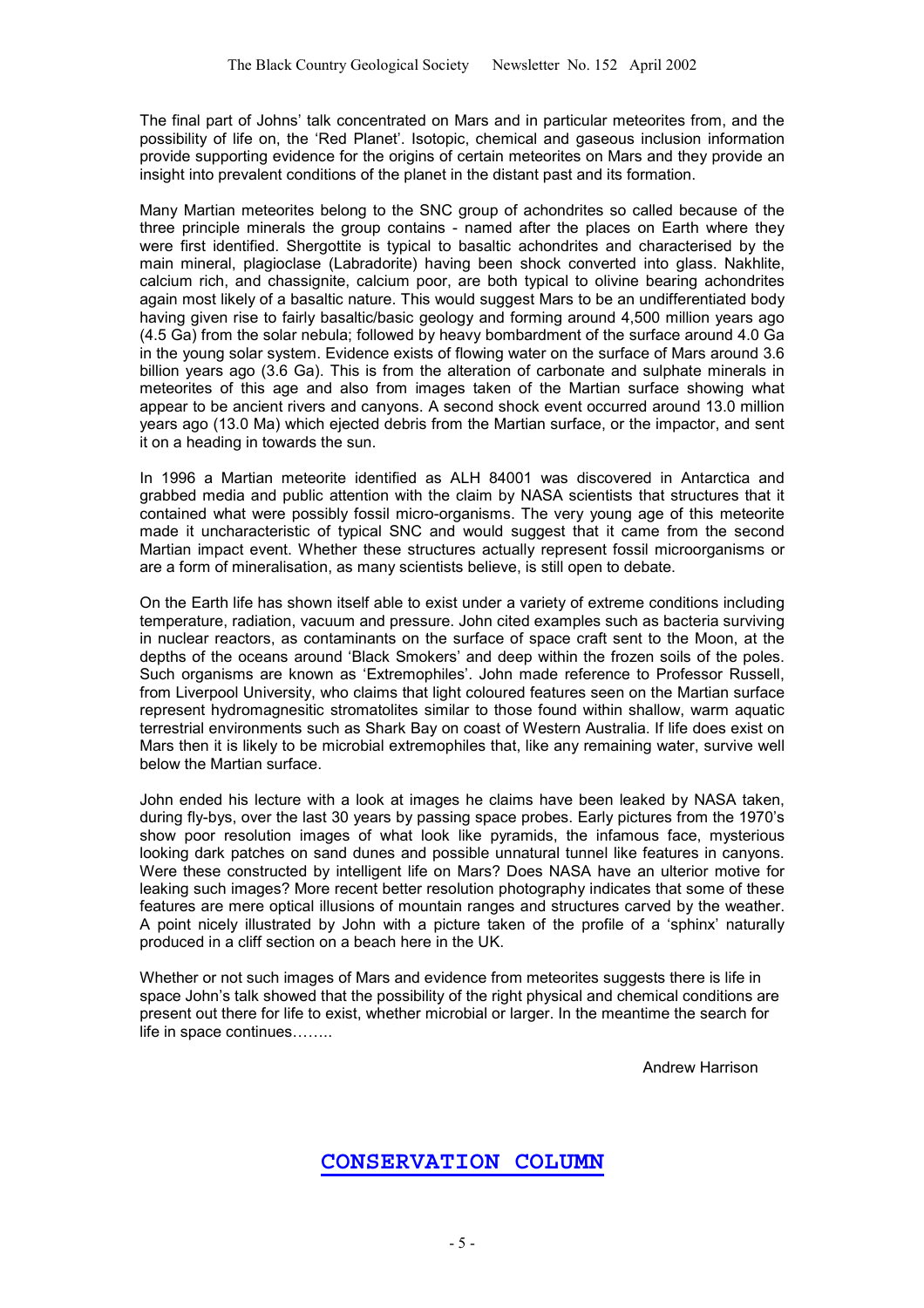As noted in the editorial, there are potentially great opportunities for funding all manner of geological 'goodwill' projects on the spring and summer horizon. We will be turning our minds to the possibilities offered by this new resource in the near future. Quite independent of this though many projects are already gathering momentum including work on two sites:

#### **Geological Trail News – Hay Head and Barr Beacon, Walsall**

Since the last newsletter local geological consultants Johnson Poole and Bloomer **have** been appointed to undertake a risk assessment at the quarry at Pinfold Lane, Barr Beacon as part of a scheme to extend the Hay Head Trail. This is an important step forward in many ways: it links another professional body into the subject of geological conservation; it further promotes the geoconservation ethic; it strengthens the partnerships involved between the LA, the BCGS and local business and establishes clearer definitions by putting things on a more professional basis. It also demonstrates political support is growing with money beginning to be committed to such work. This can only mean that the years of promotional work by local groups like the BCGS and national bodies like English Nature is now resulting in higher profile changing attitudes which hopefully will open more doors for further work.

#### **Geological Trail News – Rubery Cutting and Rubery Hill Local Nature Reserve**

Another example of this interest from outside the geological community is Rubery Cutting. This society and Dudley Museum have been approached by The Urban Wildlife Trust to assist in a project to give a new lease of life to the geological exposures on the roadside cutting and hillside at Rubery near Longbridge, south Birmingham. This area acts as a wonderful 'site' which lies only a 'stones throw from the Lickey Hill Country Park and links to its geological exposures and landscapes very nicely.

The project that I have been discussing with the Wildlife Trust, the senior health and safety officer for Birmingham City Council, the Lapworth Museum at Birmingham University and the wardens at Lickey Hills will improve access and provide security for visiting parties to the site. We are currently thinking about interpretation and educational resources that can be provided for the site and putting together a grant application for this. We are intending to provide a CD Rom for the site which will include all of the basic information about the site, maps and photographs as well as a brief history of the site, its creation and importance to the local area.

*This is a very exciting project indeed and we need your help***!** It offers an opportunity for the society to be involved in both the practical conservation of the site itself and also the literature based research and creation of unique interpretation resources for the site. So if you would like to write a page for the CD Rom or leaflet, or would like to be involved in collecting and photographing fossils from the site or just know something of the areas industrial or natural history that could be included in a leaflet, web page or on the CDRom please let us know.

#### **Dudley Museum Update**

I have to report that we were not successful in this round of bidding to the COPUS scheme for money to help us to put back a permanent geological gallery at Dudley Museum. We have however installed phase one of a semi-permanent geology gallery in gallery 4 on the upper floor of the museum. At present it holds about 300 of the very best of Black Country fossils and a selection of minerals in an exhibition called 'Buried Treasures of the Black Country'. For the first time ever we have cases which allow you to get your nose to within a few millimetres of each specimen so that you can enjoy the detail that their beautiful preservation.

The gallery will change its content and displays over time. In particular I want to use it to display new material that is donated to the Dudley Collection, which might otherwise remain in the realm of the researcher, or specialist visit. We will also stage temporary exhibitions here where specialist and local collectors have superb material that we are able to loan for display for short periods. I will also use it to continually run geo-art competitions of one form or another and it will also be a notice board for events and attractions with a geological theme